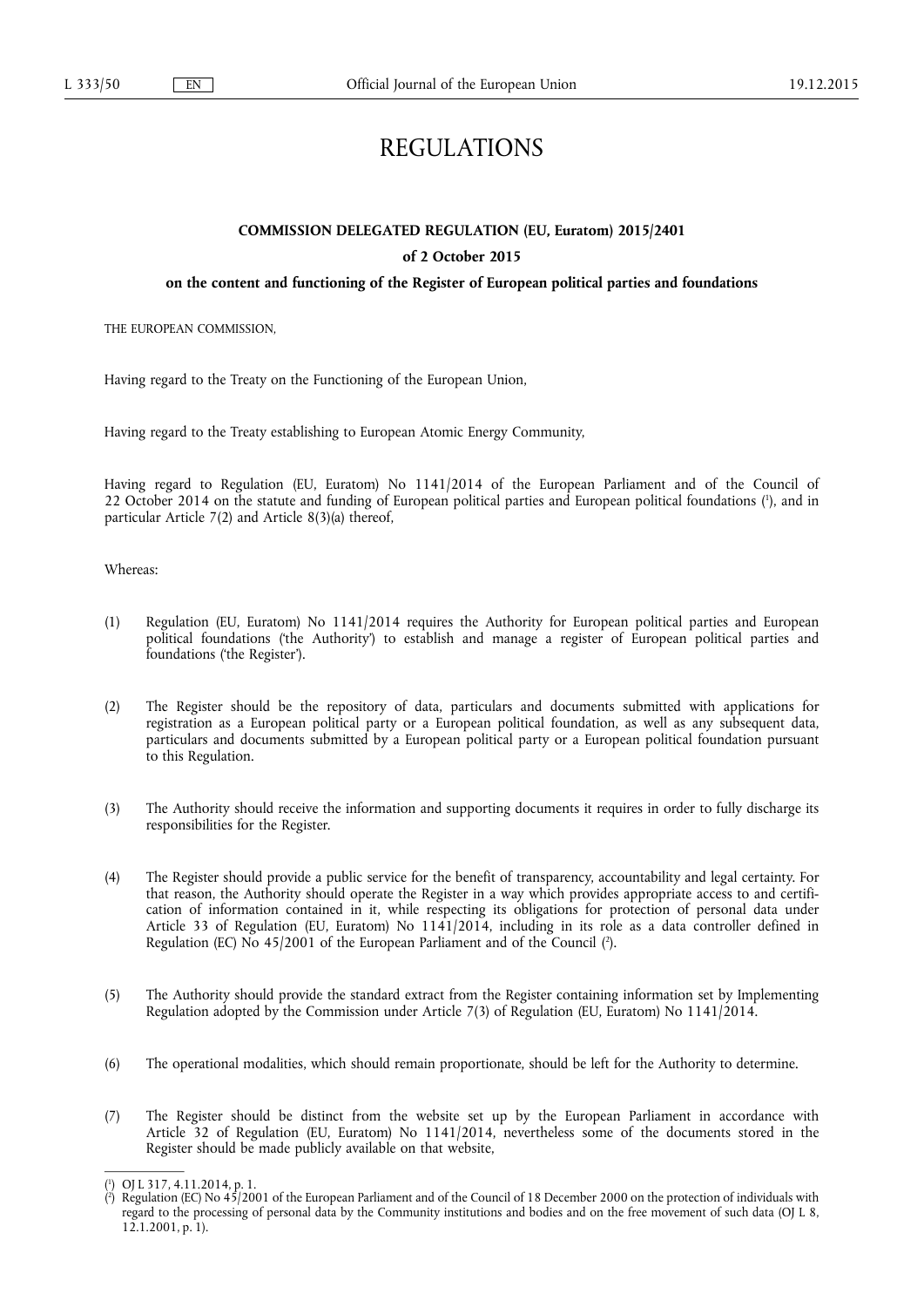HAS ADOPTED THIS REGULATION:

### *Article 1*

### **Content of the Register**

1. With regard to European political parties and European political foundations the Register shall contain the following documents, including their updates, if any:

- (a) the statutes, including all the elements required by Articles 4 and 5 of Regulation (EU, Euratom) No 1141/2014 and any amendments thereto;
- (b) the standard declaration annexed to Regulation (EU, Euratom) No 1141/2014 duly completed and signed;
- (c) where necessary in addition to the statutes, a detailed description of the financial, governance and management structure of the European political party and its affiliated foundation, if any, demonstrating a clear separation between the two entities;
- (d) where required by the Member State in which the applicant has its seat, a statement from that Member State certifying that the applicant has complied with all relevant national requirements for application and that its statutes are in conformity with any applicable provisions of national law;
- (e) any documents or correspondence from the Member States' authorities related to documents or information under this Article.

2. With regard to European political parties the Register shall contain the following documents, in addition to documents referred to in paragraph 1:

- (a) the letter of application for registration as a European political party, duly signed by the president or the chair of the applying entity;
- (b) a copy of the official results of the most recent elections to the European Parliament at the time of application for registration and, once the European political party is registered, a copy of the official results after each election to the European Parliament;
- (c) in case of natural persons forming a European political party, a signed statement from at least seven persons from different Member States holding elected mandates in the European Parliament or national or regional parliaments or assemblies, confirming their intended membership of the European political party concerned; modifications as a result of the outcome of elections to the European Parliament or national or regional elections or as a result of changes of membership, or both, shall also be included;
- (d) in the case of an applicant political party which has not yet participated in elections to the European Parliament, written evidence of its publicly stated intention to participate in the next elections to the European Parliament with an indication of affiliated national or regional political parties, or both, planning to present candidates at the elections;
- (e) the current list of member parties, annexed to the statutes, indicating for each member party its full name, acronym, type of membership and the Member State in which it is established.

3. With regard to European political foundations the Register shall contain the following documents, in addition to documents referred to in paragraph 1:

(a) the letter of application for registration as a European political foundation, duly signed by the President or Chair of the applying entity and by the President or Chair of the European political party to which the applying political foundation is affiliated;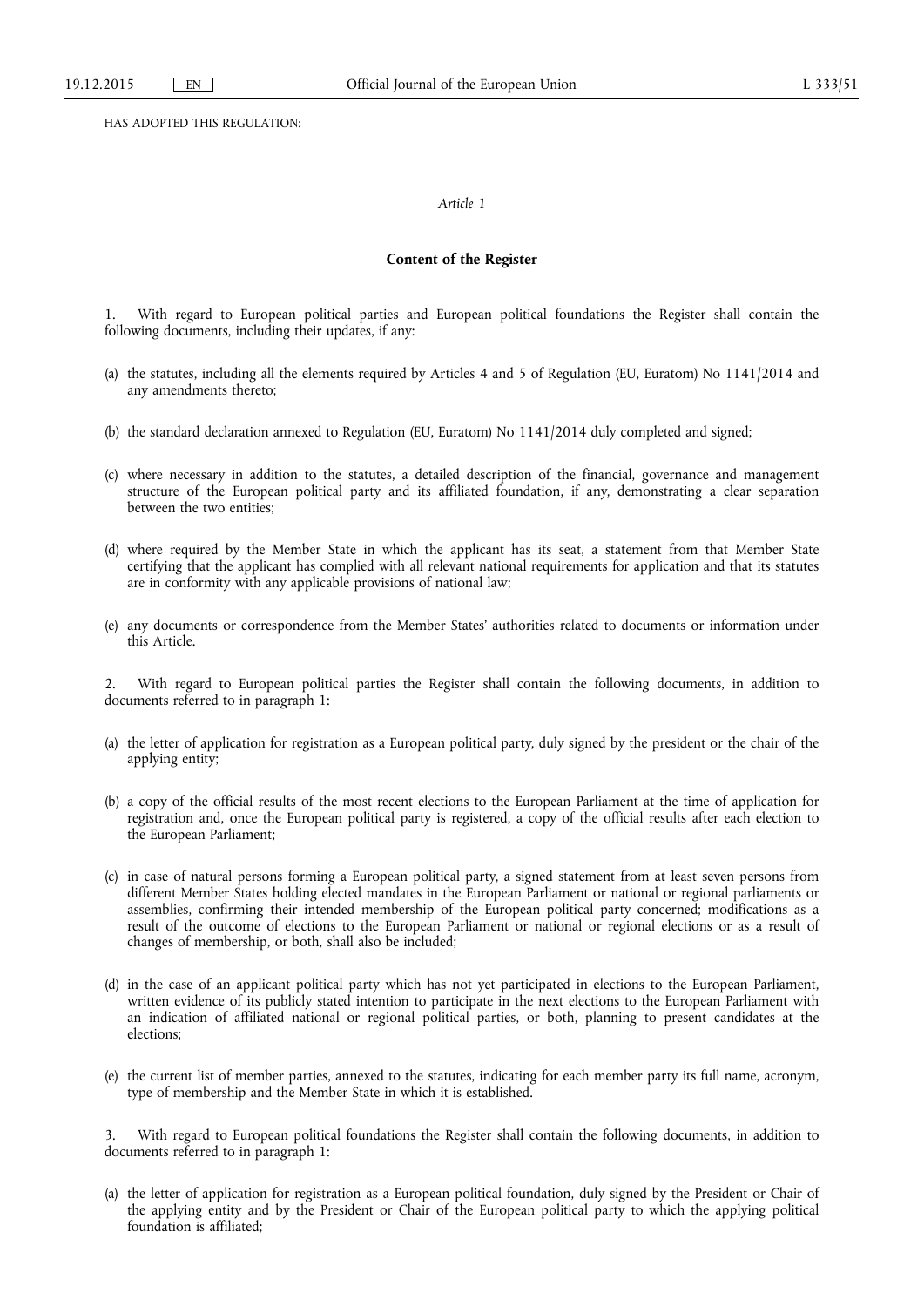- (b) the list of members of the governing body, indicating the nationality of each member;
- (c) the current list of member organisations, indicating for each member organisation its full name, acronym, type of membership and the Member State in which it is established.

4. The following information regarding each registered European political party and European political foundation shall be kept up-to-date in the Register:

- (a) the type of entity (European political party or European political foundation);
- (b) the registration number allocated by the Authority in accordance with Commission Implementing Regulation on detailed provisions for the registration number system applicable to the register of European political parties and European political foundations and information provided by standard extracts from the register;
- (c) the full name, acronym and logo;
- (d) the Member State where the European political party or European political foundation has its seat;
- (e) in cases where the Member State of the seat provides for parallel registration, the name, address and website, if any, of the relevant registration authority;
- (f) the address of the seat, its correspondence address if different, email address and the website, if any;
- (g) the date of registration as a European political party or European political foundation and, if applicable, the date of de-registration;
- (h) where the European political party or European political foundation was created as the result of conversion from an entity registered in a Member State, the full name and legal status of that entity, including any national registration number;
- (i) the date of adoption of the statutes and of any amendments to the statutes;
- (j) the number of members of the European political party or of its member parties, where relevant, that are Members of the European Parliament;
- (k) the name and registration number of the affiliated European political foundation of the European political party, if relevant;
- for European political foundations, the name and registration number of the affiliated European political party;
- (m) the identity, including the name, date of birth, nationality and domicile, of the persons who are members of bodies or hold offices vested with administrative, financial and legal representation powers, with a clear indication of their capacity and powers, individually or collectively, to commit the entity vis-à-vis third parties and to represent the entity in legal proceedings.
- 5. The Register shall store all the documents and information referred to in paragraphs 1 to 4 without time limit.

## *Article 2*

## **Supplementary information and supporting documents**

Applicants for registration, and registered European political parties and European political foundations shall provide to the Authority, in addition to the requirements of Article 8(2) of Regulation (EU, Euratom) No 1141/2014, the documents and information, and any updates thereto, referred to in Article 1.

The Authority may require European political parties and European political foundations to rectify any incomplete or outdated documents and information provided.